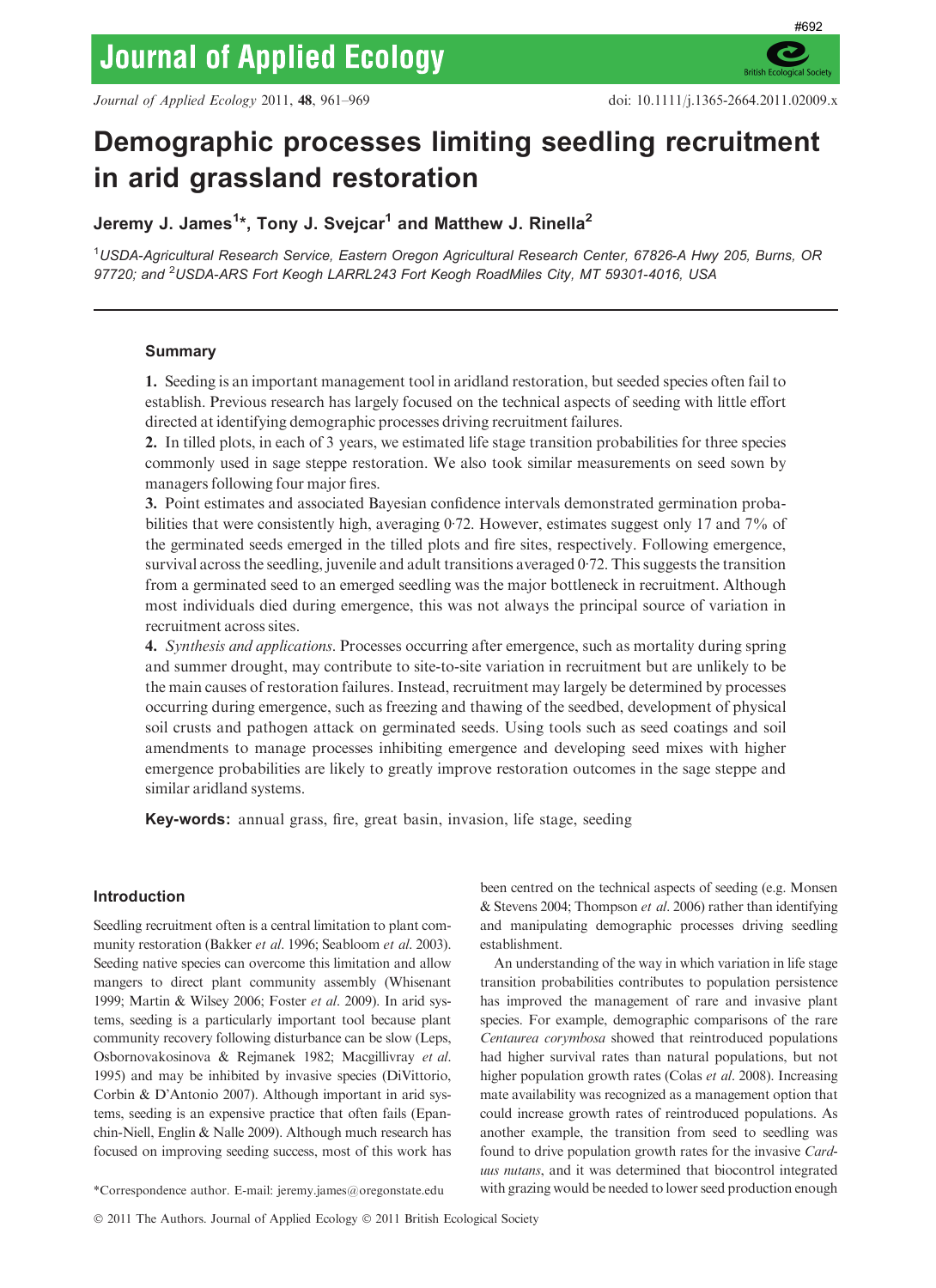to decrease population size (Shea & Kelly 1998). Quantifying life stage transition probabilities is essential for generating hypotheses about ecological processes influencing population size and for identifying management options that can manipulate these processes. This approach may be useful for improving the outcomes of large-scale seeding efforts that seek to re-establish native plant communities following disturbance such as fire.

It is particularly important to understand the demographic processes driving seedling recruitment for improving aridland restoration efforts where invasive plants have altered fire cycles (D'Antonio & Vitousek 1992; Brooks et al. 2004). For example, fire is a natural disturbance in the sagebrush steppe of western North America, which spans over 40 million ha across nine states (West 1983). The spread of invasive annual grasses into these historically perennial-dominated systems has increased the continuity and amount of fine fuels (Brooks et al. 2004), which in turn has dramatically increased fire size and frequency (Whisenant 1990; Pyke 2003). Tens of millions of dollars are spent each year seeding landscapes following fire in an effort to facilitate plant community recovery and inhibit annual grass invasion (United States Government Accountability Office 2003; Knutson et al. 2009). Unfortunately, the majority of seedings fail (United States Government Accountability Office 2006). Quantification of the life stage transitions that are limiting recruitment in these seeding efforts is a first step in identifying the ecological processes that can be managed to improve restoration outcomes.

In arid systems, juvenile mortality during summer drought is thought to be a major limitation to recruitment. For example, Pyke (1990) found mortality of grass seedlings during spring to range between 8 and 14% but mortality during the first summer reached up to 86%. Similarly, Salihi & Norton (1987) reported 30% grass seedling mortality during the first spring but  $85\%$  mortality over the first seasonal drought cycle. Other work, however, has suggested that survival probabilities of shrubs, forbs and grasses in arid systems may exceed 50% once seedlings have emerged (Chambers 2000; Huber-Sannwald & Pyke 2005; Meyer & Pendleton 2005). In some cases, germination or seedling emergence has appeared to be the major recruitment bottleneck, with the percentage of grass and forb seed sown that become established ranging from 2 to 7% (Pyke 1990; Chambers 2000). While these studies provide some insights into the demographic processes limiting recruitment, they have not quantified transition probabilities for all life stages, so it is difficult to determine the relative importance that each stage has in driving recruitment. In addition, there have been no efforts to quantify variation in life stage transitions across sites and years. Differences in environmental conditions or soil properties may cause the particular life stage transition, limiting recruitment to differ among sites and years. If this is true, then this basic information is critical in order to understand the degree to which management strategies can be transferred across different restoration scenarios.

The objectives of this study were to quantify the role of various life stage transitions in driving seeded species recruitment and to determine how variation in these transitions influences year-to-year and site-to-site variation in recruitment in sage steppe systems. We used two approaches to address our objectives. First, we estimated transition probabilities for key life stages on three widely used restoration species sown in tilled plots at one site in each of 3 years. Secondly, to quantify variation across sites, we took similar demographic measurements on seed sown by land managers following four major fires.

## Materials and methods

## LIFE STAGES, STUDY SITES AND SPECIES

Two experiments were conducted to address our objectives. The life stages and transitions quantified in both experiments are described in Fig. 1. The first experiment examined variation in life stage transition probabilities across years within a site and was conducted at the Northern Great Basin Experimental Range (NGBER) in eastern Oregon, USA (43°22′N, 118°22′W, 1300 m elevation). Soils are a sandy loam with 56, 24 and 20% of sand, silt and clay, respectively. Precipitation amounts and distribution during the study are shown in Table S1, Supporting Information. Measurements were taken on seeded monocultures of three widely used restoration species (Table S2, Supporting Information). Pseudoroegenaria spicata (Pursh) A. Löve and Elymus elymoides (Raf.) Swezey are native perennial bunchgrasses, while Agropyron desertorum (Fisch. ex Link) Schult. is an introduced perennial grass native to the Eurasian Steppe. Seeds were purchased from a commercial supplier. Elymus elymoides is an early seral bunchgrass, while P. spicata is a late seral bunchgrass. While their life history and phenologies are comparable, the early seral nature of E. elymoides has lead to the expectation that this species may have a greater ability to colonize disturbed sites compared with P. spicata (MacKown et al. 2009). Agropyron desertorum germinates and emerges several weeks earlier in the spring than the native grasses (Johnson 1986). These traits are thought to be key in the overall greater establishment of A. desertorum compared with native grasses in seeding efforts (Johnson 1986). Using this successful introduced species may provide insight into what life stage transitions most limit native plant recruitment. The second experiment evaluated siteto-site variation in life stage transition probabilities by gathering data in areas seeded by managers following four wildfire complexes that burned 80,000 ha of sage steppe in eastern Oregon in summer 2007. Fire locations and site characteristics are described in Table S3, Supporting Information. Seeds sown by managers were purchased from commercial suppliers. Prior to seeding, laboratory germination percentage was determined by germinating seed on moist filter paper at 20  $\degree$ C for 4 weeks and recording the number of seeds that produced a radicle. For these grass species, the hydrothermal time accrued during these incubations was sufficient to break dormancy (Hardegree et al. 2010).

#### EXPERIMENTAL DESIGN AND MEASUREMENTS

## Seed sown at NGBER

In autumn 2007, 2008 and 2009, we seeded monocultures of the three species in 1-m<sup>2</sup> plots using three randomly assigned replicate plots per species per year. The seasonal timing of seeding followed standard protocol for autumn seeding. Seeding rates are listed in Table S2 and were adjusted after the first year to make final plant densities more comparable among species. Plots were tilled to a depth of 8 cm 1 month before planting. Volumetric soil moisture and temperature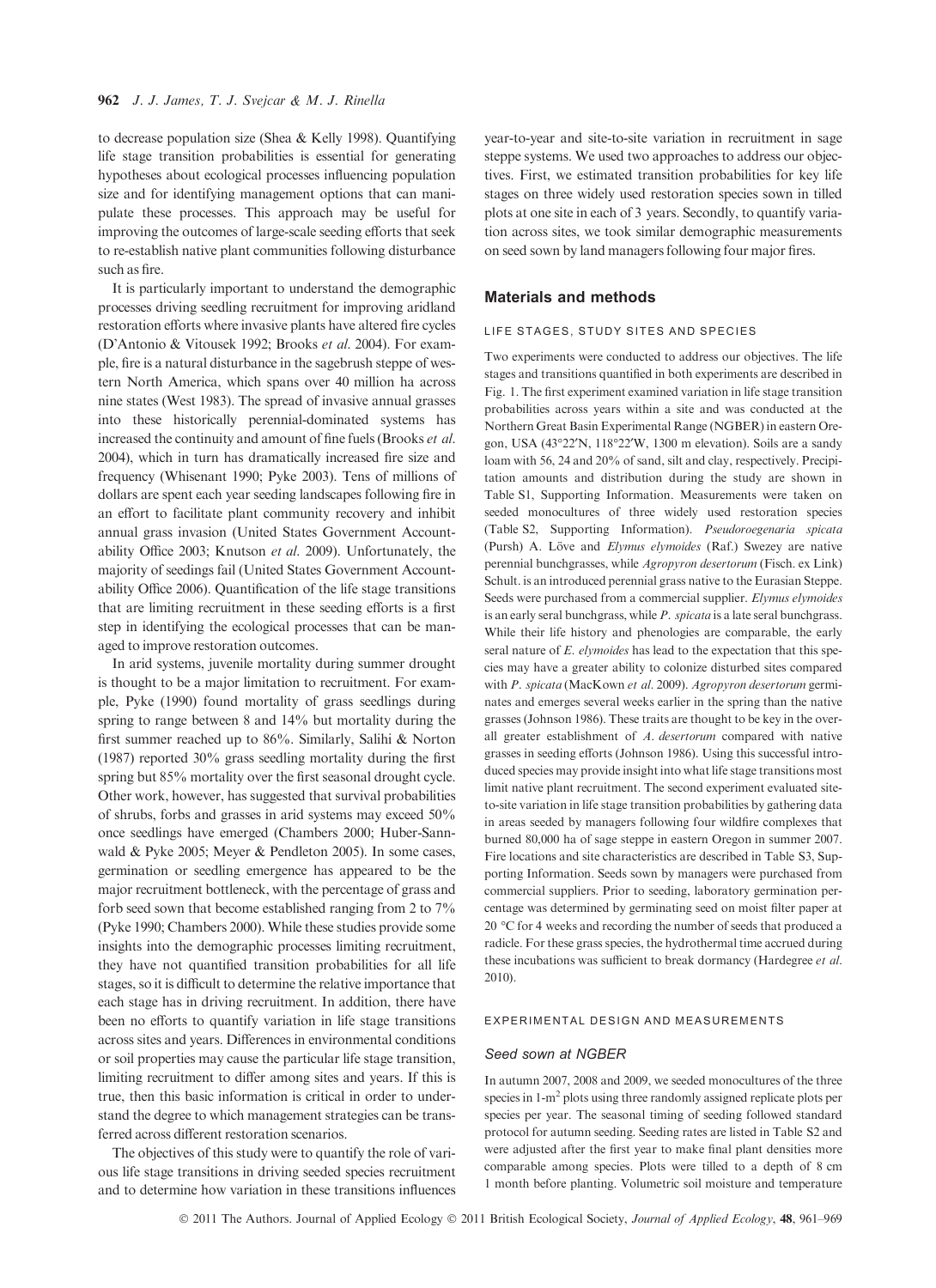

Fig. 1. Life stages (boxes) and transitions (arrows) quantified and the months each transition spanned. The transitions included germination  $(G)$ , seedling emergence (*Em*), seedling establishment (*Es*), seedling survival to the juvenile stage (*J*) and juvenile survival to the adult stage (*A*). Following the definitions of Fenner & Thompson (2005), individuals were considered germinated when seeds produced a radical, emerged when coleoptiles or cotyledons appeared above the soil surface and established when possessing a fully expanded leaf. We considered juvenile plants to be those that survived to winter dormancy the first growing season and adult plants to be those that produced seed.

sensors were installed in plots, and measurements were taken hourly in the 5- and 15-cm soil layer.

Germination was measured using buried nylon bags placed in the 0- to 2-cm soil layer (Abbott & Roundy 2003). Germination bags were filled with 50 seeds mixed with field soil, paired with and buried adjacent to the  $1-m^2$  plots. Five bags of each species were excavated approximately every 2 weeks for 4 months starting 2 weeks after sowing. Bag contents were gently rinsed over a fine screen, and all seeds were scored as germinated, dormant or dead. Seeds with a radicle present at the time of harvest were scored as germinated. Seeds that were ungerminated at harvest but produced a radicle following 4 weeks of incubation on moist filter paper at 20 °C were scored as dormant. Seeds that were ungerminated at harvest, did not germinate when laboratory incubated and were visibly decomposed were scored as dead. Plots were censused weekly, and new seedlings were marked with toothpicks. Marked seedlings were followed weekly through July, and seedling status was recorded as live or dead. Marked plants surviving through leaf senescence in autumn were considered juveniles, and those producing seed the following year were considered adults.

#### Seed sown by managers following fire at four sites

The four fire sites were seeded by managers during autumn 2007 using a rangeland drill with a 30-cm row spacing (Table S3). Sixteen  $2 \times 2$  m plots were randomly located at each site, and four drill rows within each plot were marked. Sixteen control plots that were not seeded were also marked to subtract any natural recruitment. Soil texture was analysed using the hydrometer method (Bouyoucos 1962). Soil inorganic nitrogen and potentially mineralizable nitrogen were measured following the study of Waring & Bremner (1964). Germination measurements were taken in the same manner as at NGBER. In this experiment, we were unable to distinguish species during the early stages of growth, so we report the pooled responses here for the entire seed mixture sown.

The emergence and fate of seedlings was followed through the spring and summer using an approach similar to the methods adopted at NGBER, except we were unable to track plants after the first summer owing to cattle trampling.

## STATISTICAL ANALYSIS

We estimated survival probabilities using Bayesian statistics, where posterior distributions describe the knowledge of parameters arising from the data. We summarized the posterior distributions by their modes and 95% Bayesian confidence intervals (CIs). Bayesian confidence intervals have a simple interpretation, making them well suited for quantifying survival probabilities and other parameters (Rinella & James 2010). When two 95% confidence intervals do not overlap, the probability is greater than 0.95 that the treatment with the largervalued interval is largest. Also, there is simply a 95% chance that a 95% Bayesian confidence interval brackets the fixed, unknown parameter of interest. In our case, many of the parameters of interest were mean survival probabilities for the given combinations of site, species and year. Finally, in instances where we report the probability that one treatment exceeded another, we use the notation ' $pr =$ .'

We used a Bayesian continuation ratio model to estimate probabilities of transitioning between  $K$  growth stages (Congdon 2001). The model for the  $(K-1) \times 1$  data vector for plot j (i.e.  $y_i$ ) was

$$
p(y_j|\eta) \alpha \prod_{k=1}^{k-1} \left( \frac{e^{\eta_{jk}}}{1 + e^{\eta_{jk}}} \right)^{y_{jk}} \left( \frac{1}{1 + e^{\eta_{jk}}} \right)^{n_{jk}} \quad \text{eqn 1}
$$

where  $y_{ik}$  is the number of individuals entering but failing to exit stage  $k, n_{j,k}$  is the number of individuals living beyond stage k and  $g_{j,k} = \log(t/p_{j,k}) = \log\left(\frac{p_{j,k}}{1-p_{j,k}}\right)$  where  $p_{j,k}$  is the probability of dying at stage k. We assumed  $\eta_i \widetilde{N}(X_i \beta, \sum)$  where  $\sum$  is a  $(K-1) \times (K-1)$ covariance matrix and X has columns for main effects and all possible interactions. Main effects were years, species and life stage transitions for the NGBER site, and locations and life stage transitions for the four fire sites. We assigned  $\beta$  to a uniform prior distribution and  $\sum$  to an inverse Wishart prior with K degrees of freedom and  $(K-1) \times (K-1)$  identity matrix as scale parameter. We used a hybrid Gibbs sampler⁄ Metropolis algorithm to sample the joint posterior distributions (Carlin & Louis 1996) and used an algorithm of King, Tomz & Wittenberg (2000) to transform from the logit to probability scale.

Confidence intervals of Figs 2 and 3 are for individual combinations of year, site and transition. Simulated expected plant densities across life stages are shown in Figs 4 and 5 using posterior modes along with random draws from the posterior distributions. Starting densities for the simulations were representative of the study, with 500 and 376 seeds  $m^{-2}$  being used at the NGBER and four fire sites, respectively. This simulation-based approach is useful for displaying parameter uncertainty in applications involving multiple, correlated parameters (Gelman & Hill 2007).

After identifying the transition with the lowest mean survival probability, we tested whether site-to-site and year-to-year variation in deaths during this transition was the greatest source of site-to-site and year-to-year variation in final plant density. The transitions tended to negatively covary because when the number of individuals that died during a transition exceeded the mean for that transition, fewer individuals were available to die during subsequent transitions, so subsequent transitions tended to be below their means. The transitions were not independent; hence, the decomposition of the final plant density variance involved covariances in addition to variances, and these covariances prevented the variance decomposition from being easily interpreted. Therefore, instead of relying on the variance decomposition, we computed 95% CIs on the difference between covariances. We computed CIs for

 $cov(t_1, \text{final plant density}) - cov(t_x, \text{final plant density})$ 

where cov is the covariance function,  $t_1$  is the transition with the lowest mean survival probability and  $t_x$  is any one of the other transitions. A CI confined to negative values would indicate that,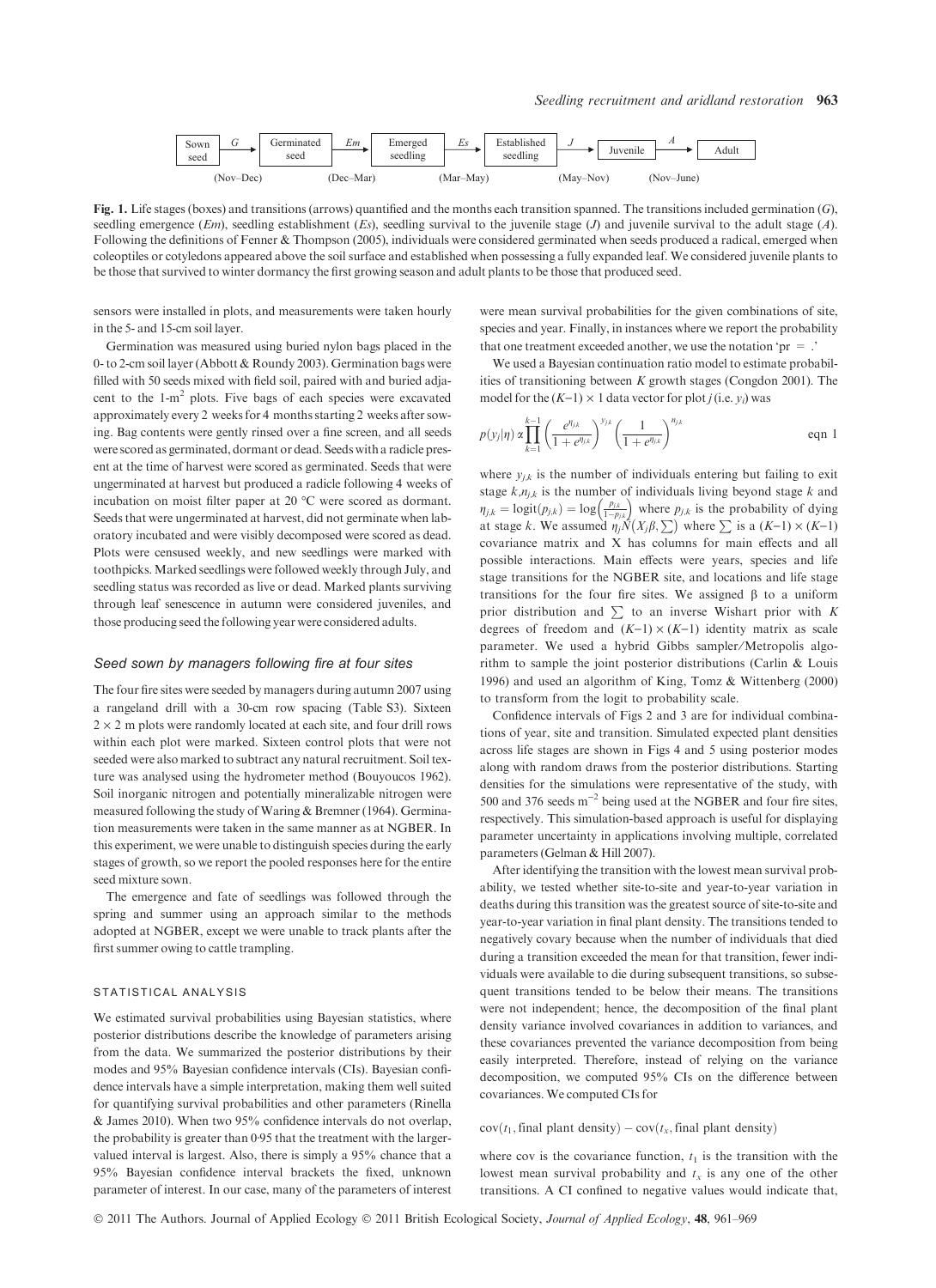

Fig. 2. Most likely parameter estimates (dots) and 95% confidence intervals (bars) estimating probabilities of surviving life stage transitions for the three study species seeded at Northern Great Basin Experimental Range. Categories represent transitions described in Fig. 1. Also shown is the transition from sown seed to adult plant (cumulative survival).

compared with  $t_x$ ,  $t_1$  covaried more negatively with final plant density.

## **Results**

#### ENVIRONMENTAL CONDITIONS

Crop year precipitation varied  $1.5$ -fold over the 3 years that plots were seeded at NGBER (see Table S1). While this variation corresponded to differences in water content and temperature profiles in the 5- and 15-cm soil layer (see Fig. S1, Supporting Information), precipitation in all 3 years was less than the long-term 283-mm average for the site, with 2009



Fig. 3. Most likely parameter estimates (dots) and 95% confidence intervals (bars) comparing probabilities of surviving life stage transitions for species mixtures seeded by managers following wildfires at four sites in eastern Oregon. Life stage transitions are described in Fig. 1. Also shown is the transition from sown seed to established seedling (cumulative survival).

being the wettest year (243 mm) and 2007 the driest (161 mm). Although germination at NGBER and fire sites began within 2 weeks of sowing and continued through December, emergence did not start until March (Fig. 1).

#### LIFE STAGE TRANSITION PROBABILITIES

Averaged across years at NGBER, the introduced A. desertorum had a higher cumulative survival probability than the two native grasses (pr  $> 0.99$ ; Fig. 2). Germination probabilities were high for each species each year, with point estimates suggesting a range of  $0.6-0.9$  (Fig. 2). Germination in the field was lower than that in the laboratory, and this difference was attributable to seed death, not dormancy, because very few ungerminated seeds remained viable  $(<1\%)$  the year after seeding (Table S2). For the native species E. elymoides and P. spicata, emergence was the transition with the lowest survival probability each year (pr  $\geq 0.93$ ; Fig. 2). There was substantial year-to-year variation in survival probabilities for seedling establishment, survival to juvenile and survival to adult transitions. For example, seedling establishment probabilities for the natives were lower in 2007 than in 2008, but juvenile and adult survival probabilities were higher in 2007 than in 2008 (pr  $> 0.99$ ).

At all four fire sites, the probability that any given seed established was  $\leq 0.06$  (Fig. 3, cumulative survival). Averaged across the four fire sites, the germination probability exceeded all other transition probabilities ( $pr > 0.99$ ). Most of the seeds that failed to germinate died the first year (Table S3). Similar to NGBER, the transition with the lowest survival probability was emergence, which had at least a fivefold lower probability than the other transitions at each fire site (pr  $> 0.99$ ; Fig. 3).

## DENSITY AT EACH LIFE STAGE

The majority of deaths occurred before seedlings emerged regardless of year, species or site (pr  $> 0.99$ ; Figs 4 and 5).

© 2011 The Authors. Journal of Applied Ecology © 2011 British Ecological Society, Journal of Applied Ecology, 48, 961–969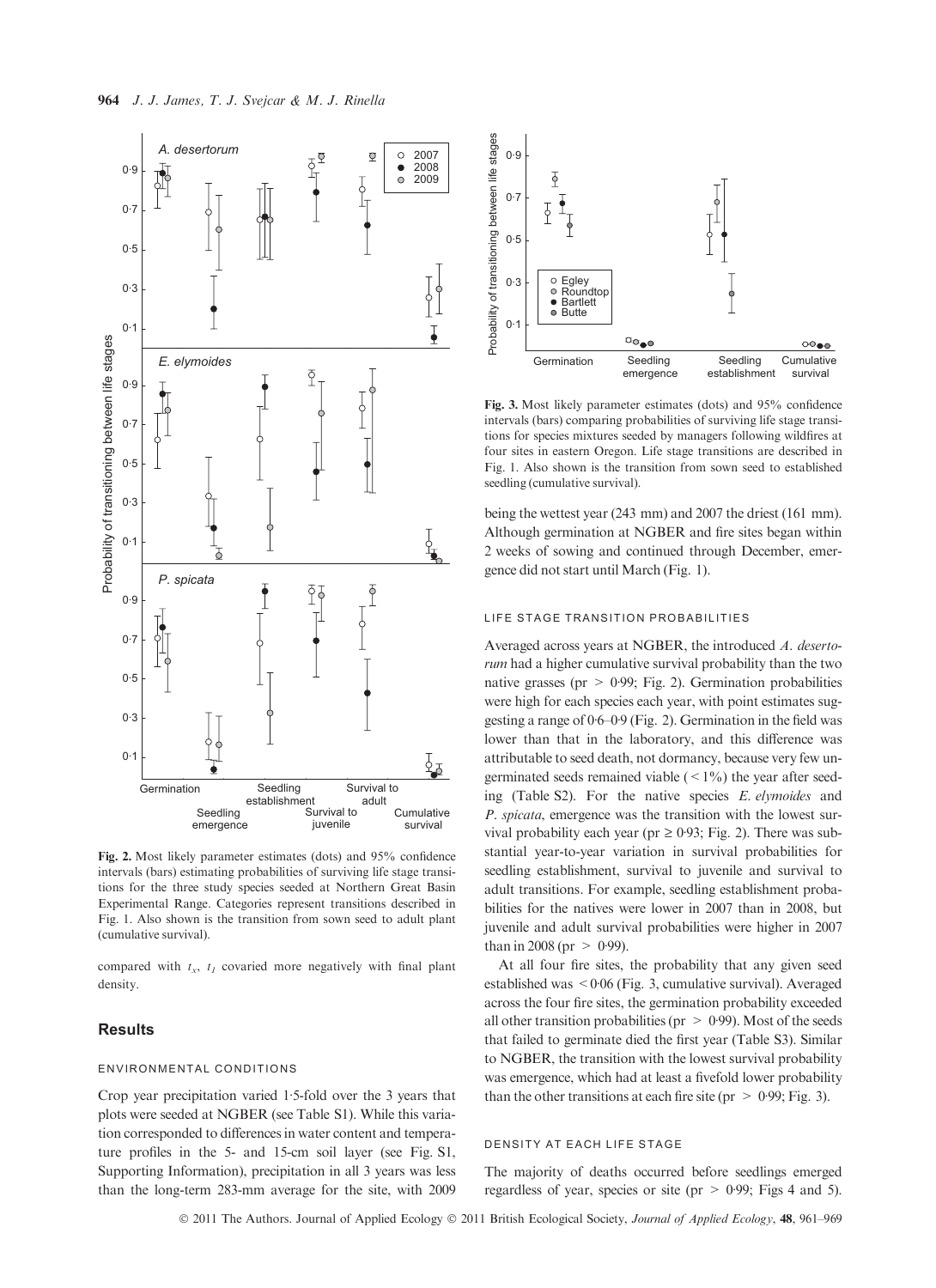

Fig. 4. Estimates of expected numbers of seeded individuals surviving to various growth stages for the three study species seeded in 2007, 2008 and 2009 at Northern Great Basin Experimental Range. Seeding rates were set at 500 seeds  $m^{-2}$ . Solid lines represent most likely values (i.e. mode of posterior probability distributions) from a Bayesian model, and dotted lines represent 20 random draws from the posterior distribution. Dotted and solid lines close together indicate low uncertainty about the expected numbers.



Fig. 5. Estimates of expected numbers of seeded individuals surviving to various growth stages for species mixtures sown by managers following wildfires at four sites in eastern Oregon. Seeding rates were set at 376 seeds  $m^{-2}$ . Line values are described in Fig. 6.

Moreover, averaged over years, the largest numbers of deaths of each species occurred during the transition from germinated seed to emerged seedling ( $pr > 0.99$ ). Following sowing of 500 seeds  $m^{-2}$  at the NGBER, averaged across years, the

number of A. desertorum, and native E. elymoides and P. spi*cata* individuals that died during germination was  $75 \pm 30$ ,  $128 \pm 36$  and  $159 \pm 39$  (95% CI, pr > 0.99), respectively. During emergence,  $214 \pm 42$ ,  $299 \pm 34$  and  $290 \pm 34$  of A. desertorum, E. elymoides and P. spicata individuals were lost, respectively (pr  $> 0.99$ ). During all transitions following emergence, the combined numbers of A. desertorum, E. elymoides and P. spicata individuals lost were  $116 \pm 30, 51 \pm 22$ and 30  $\pm$  17, respectively (pr > 0.99). Following sowing of 376 seeds m<sup>-2</sup>, across fires,  $122 \pm 10$ ,  $248 \pm 9$  and  $3 \pm 1$ individuals died during germination, emergence and establishment, respectively (pr  $> 0.99$ ).

Averaged across years at NGBER,  $74 \pm 25 (95\% \text{ CI})$  more A. desertorum than native plants survived to adulthood (Fig. 4). This greater survival of the non-native species is mostly explained by the germination and emergence transitions. On average,  $68 \pm 33$  and  $81 \pm 47$  more natives died than A. desertorum during germination and emergence, respectively (pr  $> 0.99$ ).

Although emergence was always the principle bottleneck to recruitment at the NGBER and fire sites, emergence was not always the principle source of variation in final plant density. At the fire sites, site-to-site variation in final plant density was primarily driven by variation in mortality during germination and establishment (pr  $> 0.99$ ; Fig. 6, upper panel). At NGBER, on the other hand, variation in A. desetorum and E. elymoides final plant densities was mostly caused by variation in mortality during emergence ( $pr = 0.98$ ; Fig. 6, lower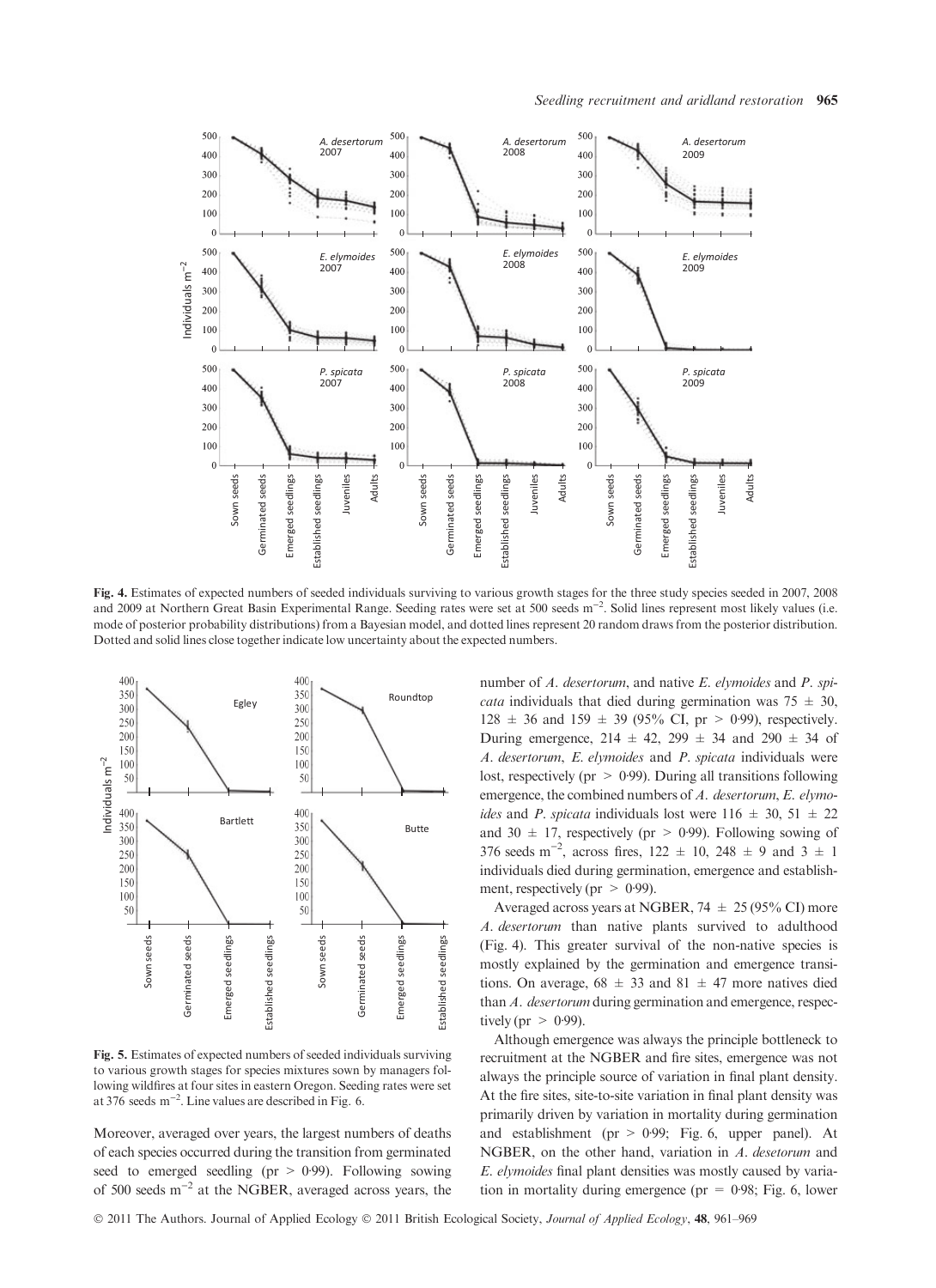

Fig. 6. Most likely parameter estimates (dots) and 95% confidence intervals (bars) estimating effects of mortality variation at different life stage transitions on variation in final plant density. The intervals test the hypothesis that death during emergence covaries more negatively with final plant density than death during any other transition. The top panel shows confidence intervals for four fire sites seeded by managers. Only emergence minus germination and emergence minus establishment were estimated at these sites. The confidence intervals are confined to positive values, so they reject the hypothesis and suggest site-to-site variation in final plant density was primarily driven by variation in mortality during germination and establishment. (A negative covariance subtracted by a more negative covariance is positive.) The bottom panel shows the confidence intervals for three study species seeded during 3 years at Northern Great Basin Experimental Range (NGBER). Emergence minus germination, emergence minus establishment, emergence minus juvenile and emergence minus adult were measured at NGBER. The confidence intervals are mostly or wholly confined to negative values, so they support the hypothesis and suggest year-to-year variation in emergence is the most important driver of year-to-year variation in final plant density. (A negative covariance subtracted by a less negative covariance is negative).

panel). This was probably also the case for P. spicata, but the confidence intervals overlapped zero so the evidence is weaker for this species.

# **Discussion**

## LIFE STAGE TRANSITIONS INFLUENCING RECRUITMENT

Our finding that the majority of individuals are lost after germination but before emergence has important implications for understanding plant population dynamics and for identifying which ecological processes need to be managed to increase seedling recruitment. The fact that the number of seedlings that establish represents a small fraction of seeds sown is well known (Chambers 2000; Traveset et al. 2003; Garrido, Rey & Herrera 2007). However, no studies have identified where, in the transition between sown seed and established seedling, the bulk of mortality occurs. We provide evidence that the majority of the mortality may be associated with the emergence of germinated seed rather than seed germination. This discovery is important because conceptual and quantitative plant demography models do not differentiate between processes and rates associated with germination from those associated with emergence (e.g. O'Connor 1991; Chambers & Mac-Mahon 1994; Shea, Sheppard & Woodburn 2006). If the bulk of individuals are lost during emergence, then these models may fail to capture the ecological processes predominantly driving plant abundance. From an applied perspective, this distinction is important because models of plant life cycles are used to identify how ecological processes can be managed to alter plant population dynamics.

Comparisons between the transition probabilities of the introduced A. desertorum and the native species provide further support that emergence is a critical transition limiting native plant recruitment. In our study, A. desertorum emergence probability exceeded that of the natives and, in addition to germination rate, was one of the key transitions resulting in the greater recruitment of A. desertorum compared with the natives (Fig. 4). Greater establishment of A. desertorum compared with native grasses following seeding has been well documented (Johnson 1986). Our study suggests that these differences in establishment are driven mainly by differences in germination and emergence probabilities and less by juvenile and adult plant survival.

Survival probabilities for seedling establishment, juvenile and adult transitions were variable with probability rankings often changing among years (Fig. 2). While the drivers of this variation are not known, an important practical consideration is to ask what this variation in survival probability during later developmental stages means for recruitment. Life table analyses have indicated that seed mortality and germination have an overriding influence on the pattern and rate of population survivorship through time (Sharitz & McCormick 1973; Leverich & Levin 1979). In this study, when the low probability of surviving emergence is considered, reductions in survival probabilities during later life stages (Figs 2 and 3) have little impact on seedling recruitment (Figs 4 and 5). These data support early arguments (e.g. Hickman 1979) that high mortality rates in later life stages may be trivial in determining plant abundance when mortality in early life stages is considered.

One important caveat to this conclusion, however, is that seedling recruitment is only one component of population success and, as a result, patterns of seedling recruitment may not represent long-term patterns of population growth. For example, while we showed very low cumulative survival probability of sown native grasses, with point estimates ranging from  $0.02$ to  $0.09$ , it is possible that high reproductive output of these survivors could result in rapid population growth. However, if we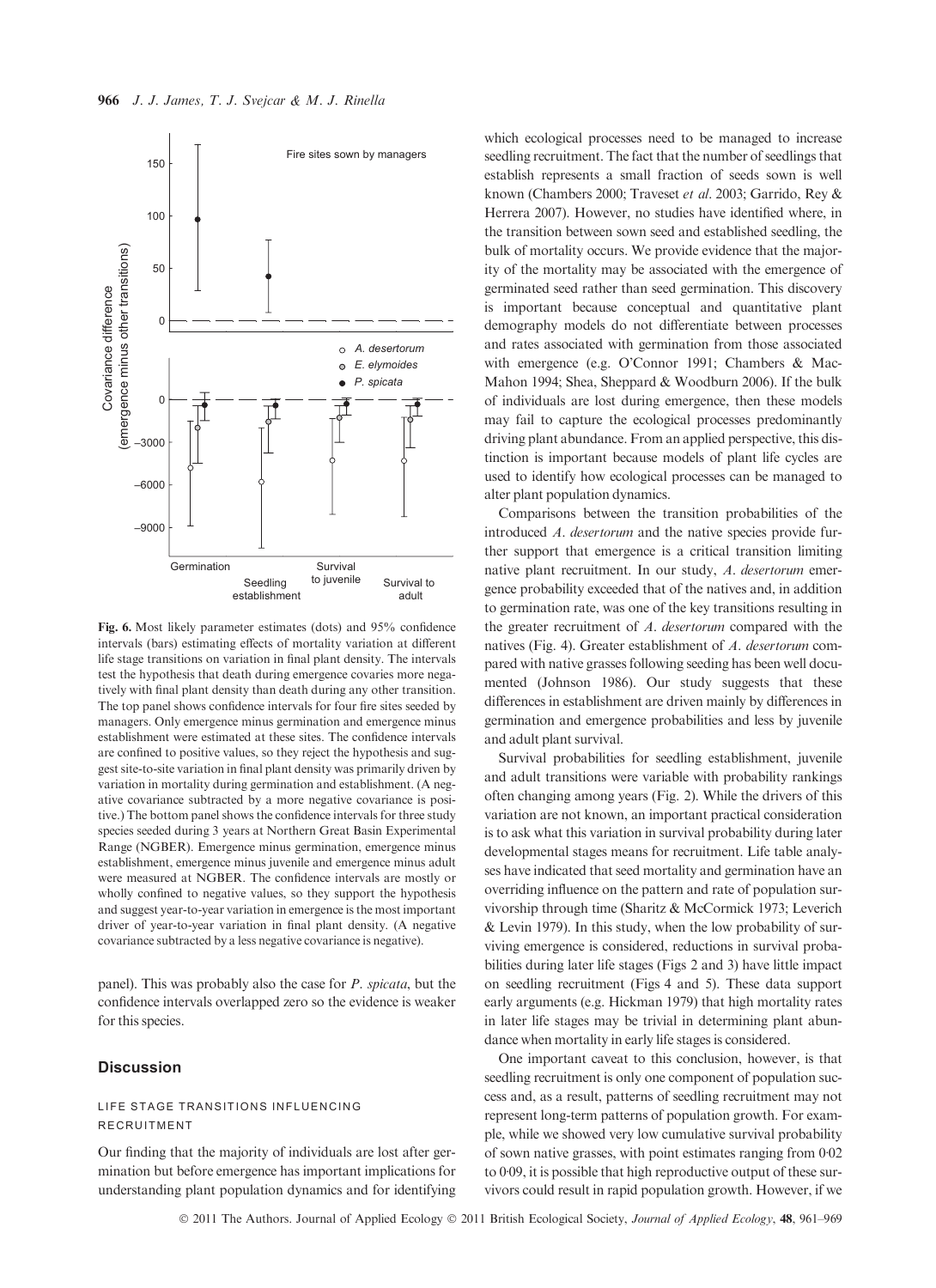consider the effects of initial recruitment on population success in a restoration context where invasive plants are present, we would expect these initial low recruitment rates to have substantial repercussion for long-term population success. In these situations, small differences in arrival time that establish priority effects can have long-term effects on plant community development and species abundance (Korner et al. 2008). In addition, failed seedings following a disturbance give invasive species an opportunity to establish and spread, posing a major barrier to future recruitment (Standish et al. 2007; Abraham, Corbin & D'Antonio 2009).

While this study develops a strong case for emergence as the principle bottleneck to recruitment in aridland restoration, emergence was not necessarily the driver of recruitment variation. For the introduced A. desertorum and native E. elymoides, variation in emergence was the driver of year-toyear variation in final plant density (Fig. 6, lower panel), but variation in germination and establishment was the drivers of variation in final plant density among the fire sites (Fig. 6, upper panel). It is not possible to determine whether these contrasting results are attributable to differences between seeding methods used at NGBER and fire sites, differences in seed mixes, or whether emergence varies more year-to-year than site-to-site. All of these factors have substantial management implications and justify further researches into the spatial and temporal drivers of recruitment variation in aridland restoration.

# LINKING RECRUITMENT LIMITATIONS TO ECOLOGICAL PROCESSES

Quantification of the life stage transition probabilities and the numbers of individuals lost at each stage can be used to develop hypotheses about which ecological processes are likely to influence seedling recruitment. Recruitment failures in arid grassland restoration have been widely blamed on mortality during spring and summer drought (Ratzlaff & Anderson 1995; Stevens 2004; United States Government Accountability Office 2006). In this study, we were able to compare the importance of mortality during this time period with that of mortality during other stages of seedling development. We found that most mortality occurred well before seedlings were exposed to spring and summer drought. While seedlings are undoubtedly lost during drought periods, when these losses are compared to mortality incurred during earlier life stages, they are small, suggesting spring and summer droughts are unlikely to be causes of recruitment failure in aridland restoration. Instead, abiotic and biotic processes occurring early in the season during emergence are likely to have the largest influences on recruitment.

In this study, seeds germinated by December but seedlings did not emerge until March (Fig. 1). During this period, seedbed temperatures were often below freezing and soil moisture often as low as levels observed during summer drought (Fig. S1, bars lower left panel). The effects of fluctuating temperature and moisture regimes on germination have been extensively examined (Baskin & Baskin 1998), and we know much about how these stresses affect established plants (Lambers, Chapin & Pons 1998). However, we know little about how temperature and drought stress influence the emergence of germinated seed. Given the level and duration of stress to which germinated seeds are exposed, this stress may significantly impact emergence. In addition, freeze–thaw and wet– dry cycles during winter can cause physical crusts to form in aridland systems (Belnap 2003). Physical crusts were observed in this study (data not shown) and may have a pronounced effect on emergence.

Biotic processes also could inhibit emergence. As seeds germinate and protective seed structures are lost, plants become more susceptible to pathogens (Harper 1977). While not all studies have shown negative effects of pathogens on seedling emergence (e.g. Gallery, Moore & Dalling 2010), work in crop and wildland systems has suggested pathogens may have a large effect on emergence, particularly when soil temperatures are cool and seedling growth is slow (Harper, Landragin & Ludwig 1955; Kirkpatrick & Bazzaz 1979). Given the cold soil temperatures that persist prior to seedlings emerging and the long period between germination and emergence, pathogen attack may be an important biotic process influencing recruitment.

#### SYNTHESIS AND MANAGEMENT APPLICATION

Seeding is an important tool used by aridland managers to facilitate plant community recovery following disturbance and to prevent the spread of invasive species. The high rates of recruitment failure following seeding, however, have greatly limited the effectiveness of this practice. In this study, we found most of the seeded individuals that did not survive to adulthood died after germinating but before emerging. Therefore, seedling emergence was the transition most limiting native plant recruitment. Difference in emergence probability also was a central trait contributing to greater seedling recruitment of the nonnative A. desertorum over the native species. Based on seedbed environmental conditions, the timing of life stage transitions and previous literature findings, we hypothesize emergence bottlenecks could be driven by mortality owing to low seedbed temperature or moisture in winter, physical crusting of soil or pathogens attacking germinated seed. If these processes are shown to inhibit emergence, then there are management options that can be used to overcome these limitations. For example, synthetic seed coats could be used to reduce abiotic stress effects on emerging seedlings, soil amendments could be used to reduce physical crusting, and fungicides could be used to reduce mortality from pathogens (Harper, Landragin & Ludwig 1955; Lehrsch, Lentz & Kincaid 2005; Turner et al. 2006). As a complementary approach, by identifying physiological traits resulting in differences in emergence probabilities among species, as was seen between the introduced A. desertorum and native grasses, it may be possible to design seed mixtures that are more effective in overcoming emergence bottlenecks. While the specific processes inhibiting emergence need to be identified and the variation in emergence probabilities among species needs to be assessed, our results suggest advances in these areas are likely to substantially increase our ability to restore sage steppe and similar aridland systems.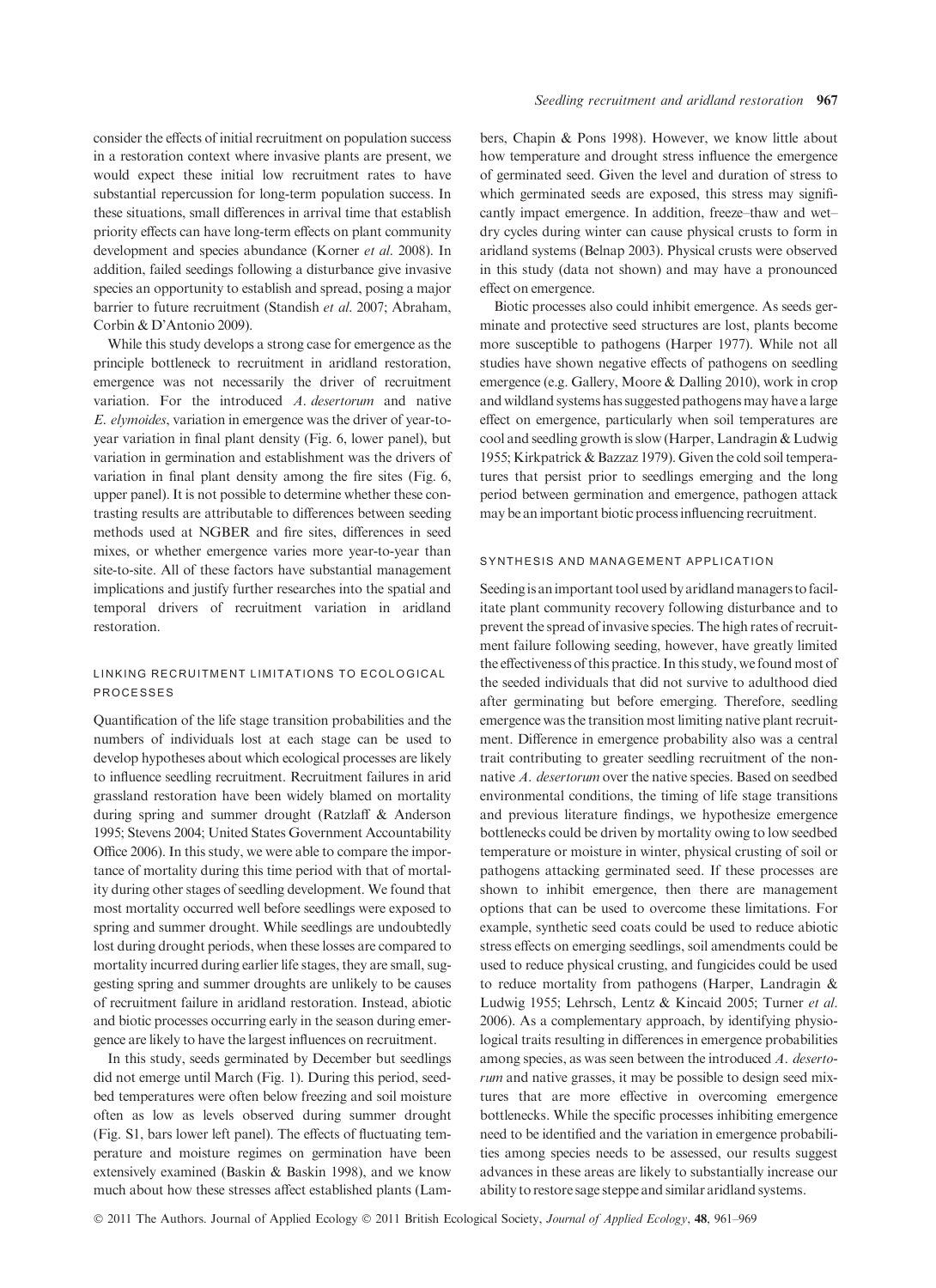#### References

- Abbott, L.B. & Roundy, B.A. (2003) Available water influences field germination and recruitment of seeded grasses. Journal of Range Management, 56, 56–64.
- Abraham, J.K., Corbin, J.D. & D'Antonio, C.M. (2009) California native and exotic perennial grasses differ in their response to soil nitrogen, exotic annual grass density, and order of emergence. Plant Ecology, 201, 445–456.
- Bakker, J.P., Poschlod, P., Strykstra, R.J., Bekker, R.M. & Thompson, K. (1996) Seed banks and seed dispersal: important topics in restoration ecology. Acta Botanica Neerlandica, 45, 461–490.
- Baskin, C.C. & Baskin, J.M. (1998) Seeds: Ecology, Biogeography, and Evolution of Dormancy and Germination. Academic Press, San Diego.
- Belnap, J. (2003) Comparative structure of physical and biological soil crusts. Biological Soil Crusts:Structure, Function and Management (eds J. Belnap & O.L. Lange), pp. 177–192. Springer-Verlag, Berlin.
- Bouyoucos, G.J. (1962) Hydrometer method improved for making particle size analysis of soils. Agronomy Journal, 54, 464–465.
- Brooks, M.L., D'Antonio, C.M., Richardson, D.M., Grace, J.B., Keeley, J.E., DiTomaso, J.M., Hobbs, R.J., Pellant, M. & Pyke, D. (2004) Effects of invasive alien plants on fire regimes. BioScience, 54, 677–688.
- Carlin, B.P. & Louis, T.A. (1996) Bayes and Empirical Bayes Methods for Data Analysis. Chapman and Hall, London.
- Chambers, J.C. (2000) Seed movements and seedling fates in disturbed sagebrush steppe ecosystems: implications for restoration. Ecological Applications, 10, 1400–1413.
- Chambers, J.C. & MacMahon, J.A. (1994) A day in the life of a seed-Movements and fates of seeds and their implications for natural and managed systems. Annual Review of Ecology and Systematics, 25, 263–292.
- Colas, B., Kirchner, F., Riba, M., Olivieri, I., Mignot, A., Imbert, E., Beltrame, C., Carbonell, D. & Freville, H. (2008) Restoration demography: a 10-year demographic comparison between introduced and natural populations of endemic Centaurea corymbosa (Asteraceae). Journal of Applied Ecology, 45, 1468–1476.
- Congdon, P. (2001) Bayesian Statistical Modelling. Wiley & Sons, West Sussex, England.
- D'Antonio, C.M. & Vitousek, P.M. (1992) Biological invasions by exotic grasses, the grass⁄ fire cycle, and global change. Annual Review of Ecology and Systematics, 23, 63–87.
- DiVittorio, C.T., Corbin, J.D. & D'Antonio, C.M. (2007) Spatial and temporal patterns of seed dispersal: an important determinant of grassland invasion. Ecological Applications, 17, 311–316.
- Epanchin-Niell, R., Englin, J. & Nalle, D. (2009) Investing in rangeland restoration in the Arid West, USA: countering the effects of an invasive weed on the long-term fire cycle. Journal of Environmental Management, 91, 370–379.
- Fenner, M. & Thompson, K. (2005) The Ecology of Seeds. Cambridge University Press, Cambridge.
- Foster, B.L., Kindscher, K., Houseman, G.R. & Murphy, C.A. (2009) Effects of hay management and native species sowing on grassland community structure, biomass, and restoration. Ecological Applications, 19, 1884–1896.
- Gallery, R.E., Moore, D.J.P. & Dalling, J.W. (2010) Interspecific variation in susceptibility to fungal pathogens in seeds of 10 tree species in the neotropical genus Cecropia. Journal of Ecology, 98, 147–155.
- Garrido, J.L., Rey, P.J. & Herrera, C.M. (2007) Regional and local variation in seedling emergence, mortality and recruitment of a perennial herb in Mediterranean mountain habitats. Plant Ecology, 190, 109–121.
- Gelman, A. & Hill, J. (2007) Data Analysis Using Regression and Multilevel/ hierarchical models. Cambridge University Press, New York.
- Hardegree, S.P., Moffet, C.A., Roundy, B.A., Jones, T.A., Novak, S.J., Clark, P.E., Pierson, F.B. & Flerchinger, G.N. (2010) A comparison of cumulativegermination response of cheatgrass (Bromus tectorum L.) and five perennial bunchgrass species to simulated field-temperature regimes. Environmental and Experimental Botany, 69, 320–327.
- Harper, J.L. (1977) Population Biology of Plants. Academic Press, London.
- Harper, J.L., Landragin, P.A. & Ludwig, J.W. (1955) The influence of the environment on seed and seedling mortality.II. The pathogenic potential of the soil. New Phytologist, 54, 119-131.
- Hickman, J.C. (1979) The basic biology of plant numbers. Topics in Plant Population Biology (eds O.T. Solbrig, S. Jain, G.B. Johnson & P.H. Raven), pp. 232–263. Columbia University Press, New York.
- Huber-Sannwald, E. & Pyke, D.A. (2005) Establishing native grasses in a big sagebrush-dominated site: an intermediate restoration step. Restoration Ecology, 13, 292–301.
- Johnson, D.A. (1986) Seed and seedling relations of crested wheatgrass:a review. Crested Wheatgrass:Its Values, Problems and Myths (eds K. Johnson), pp. 65–90. Utah State University, Logan.
- King, G., Tomz, M. & Wittenberg, J. (2000) Making the most of statistical analyses: improving interpretation and presentation. American Journal of Political Science, 44, 341–355.
- Kirkpatrick, B.L. & Bazzaz, F.A. (1979) Influence of certain fungi on seed germination and seedling survival of four colonizing annuals. Journal of Applied Ecology, 16, 515–527.
- Knutson, K.C., Pyke, D.A., Wirth, T.A., Pilliod, D.S., Brooks, M.L. & Chambers, J.C. (2009) A Chronosequence Feasibility Assessment of Emergency Fire Rehabilitation Records within the Intermountain Western United States-Final Report to the Joint Fire Science Program. US Geological Survey, Open File Report 2009-1099.
- Korner, C., Stocklin, J., Reuther-Thiebaud, L. & Pelaez-Riedl, S. (2008) Small differences in arrival time influence composition and productivity of plant communities. New Phytologist, 177, 698–705.
- Lambers, H., Chapin, F.S. & Pons, T.L. (1998) Plant Physiological Ecology. Springer-Verlag, New York.
- Lehrsch, G.A., Lentz, R.D. & Kincaid, D.C. (2005) Polymer and sprinkler droplet energy effects on sugar beet emergence, soil penetration resistance, and aggregate stability. Plant and Soil, 273, 1–13.
- Leps, J., Osbornovakosinova, J. & Rejmanek, M. (1982) Community stability, complexity and species life-history strategies. Vegetatio, 50, 53–63.
- Leverich, W.J. & Levin, D.A. (1979) Age specific surviorship and reproduction in Phlox drummondii. American Naturalist, 113, 881–903.
- Macgillivray, C.W., Grime, J.P., Band, S.R., Booth, R.E., Campbell, B., Hendry, G.A.F., Hillier, S.H., Hodgson, J.G., Hunt, R., Jalili, A., Mackey, J.M.L., Mowforth, M.A., Neal, A.M., Reader, R., Rorison, I.H., Spencer, R.E., Thompson, K. & Thorpe, P.C. (1995) Testing predictions of the resistance and resilience of vegetation subjected to extreme events. Functional Ecology, 9, 640–649.
- MacKown, C.T., Jones, T.A., Johnson, D.A., Monaco, T.A. & Redinbaugh, M.G. (2009) Nitrogen uptake by perennial and invasive annual grass seedlings: nitrogen form effects. Soil Science Society of America Journal, 73, 1864–1870.
- Martin, L.M. & Wilsey, B.J. (2006) Assessing grassland restoration success: relative roles of seed additions and native ungulate activities. Journal of Applied Ecology, 43, 1098–1109.
- Meyer, S.E. & Pendleton, B.K. (2005) Factors affecting seed germination and seedling establishment of a long-lived desert shrub (Coleogyne ramosissima: Rosaceae). Plant Ecology, 178, 171–187.
- Monsen, S.B. & Stevens, R. (2004) Seedbed preparation and seeding practices. Restoring Western Ranges and Wildlands (eds S.B. Monsen, R. Steves & N.L. Shaw), pp. 121–154. US Department of Agriculture Forest Service Rocky Mountain Research Station, Fort Collins.
- O'Connor, T.G. (1991) Local extinction in perennial grasslands: a life-history approach. American Naturalist, 137, 753–773.
- Pyke, D.A. (1990) Comparative demography of cooccuring introduced and native tussock grasses-persistence and potential expansion. Oecologia, 82, 537–543.
- Pyke, D.A. (2003) Coordinated intermountain restoration project-fire, decomposition and restoration. Proceedings of the VIIth International Rangelands Congress (eds N. Allsopp, A.R. Palmer, S.J. Milton, K.P. Kirkman, G.I.H. Kerley, C.R. Hurt & C.J. Brown), pp. 1116–1124. Durban, South Africa.
- Ratzlaff, T.D. & Anderson, J.E. (1995) Vegetal recovery following wildfire in seeded and unseeded sagebrush steppe. Journal of Range Management, 48, 386–391.
- Rinella, M.J. & James, J.J. (2010) Invasive plant scientists should calculate effect sizes, not p-values. Invasive Plant Science and Management, 3, 106-112.
- Salihi, D.O. & Norton, B.E. (1987) Survival of perennial grass seedlings under intensive grazing in semiarid rangelands. Journal of Applied Ecology, 24, 145–151.
- Seabloom, E.W., Borer, E.T., Boucher, V.L., Burton, R.S., Cottingham, K.L., Goldwasser, L., Gram, W.K., Kendall, B.E. & Micheli, F. (2003) Competition, seed limitation, disturbance, and reestablishment of California native annual forbs. Ecological Applications, 13, 575–592.
- Sharitz, R.R. & McCormick, J.F. (1973) Population dynamics of two competing annual plant species. Ecology, 54, 723–740.
- Shea, K. & Kelly, D. (1998) Estimating biocontrol agent impact with matrix models: carduus nutans in New Zealand. Ecological Applications, 8, 824– 832.
- Shea, K., Sheppard, A. & Woodburn, T. (2006) Seasonal life-history models for the integrated management of the invasive weed nodding thistle Carduus nutans in Australia. Journal of Applied Ecology, 43, 517-526.